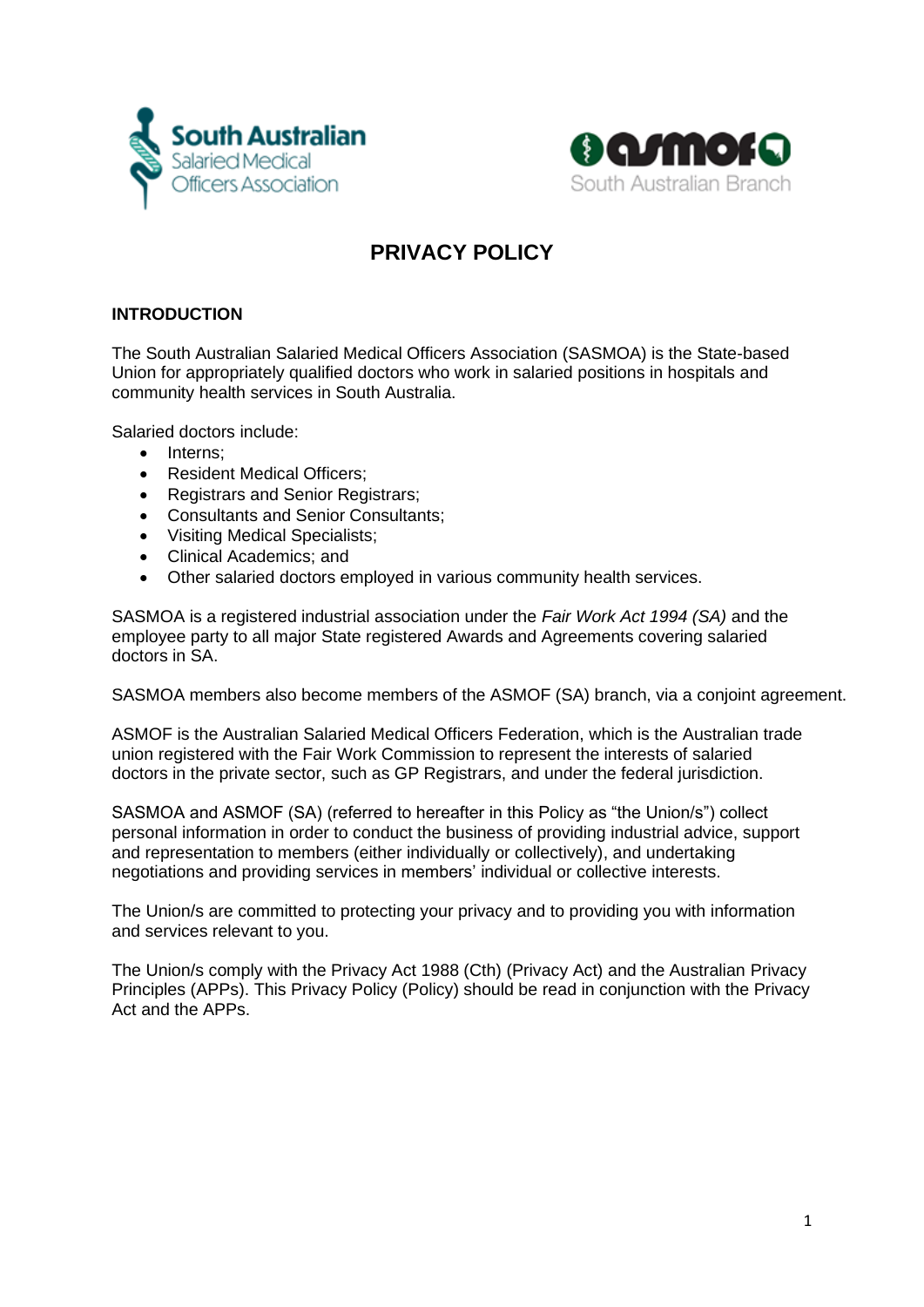## **HOW THIS POLICY APPLIES**

This Policy applies to personal information the Union/s collect from you:

- via one of our websites;
- via social media;
- via telephone:
- via email;
- in person; and/or
- in writing.

This Policy also applies to personal information the Union/s collect from the Australian Council of Trade Unions (ACTU) or any other third party, about you.

#### **PERSONAL INFORMATION THE UNION/S COLLECT, HOLD, USE AND DISCLOSE**

Personal information is collected from individuals by the Union/s and used, held and disclosed for the following purposes:

- membership management and services;
- workplace campaigning, representation and recruitment;
- industrial, political, legal and social campaigns consistent with the objects of the union; and
- the provision of other services, including industrial representation, education, insurance, financial, news, and similar services.

The kind of personal information collected by the Union/s varies. On joining the Union/s, a membership form is completed, containing basic personal information, such as name, address, contact details, qualifications, method of payment and other details relevant to the maintenance of membership records and collection of union dues.

During their membership, a member may need the assistance of the Union/s to deal with individual workplace and membership matters. In those circumstances, further personal information about that matter may be collected for industrial representation or the provision of other services.

The Union/s may also collect additional personal information related to an individual's participation in union issues, activities, campaigns or representational and elected roles. In the course of its recruitment, campaigning, and other activities, the Union/s may also collect personal information about a non-member.

In providing personal information to the Union/s, persons are taken to have given consent to the treatment of their personal information by the Union/s in accordance with this Policy.

The Union/s collect sensitive information where that information relates to the functions or activities of the Union/s and with the person's consent. Sensitive information can include membership of a trade union, race or ethnic origin, gender identification, political opinions or political membership, and health information.

Personal information can be collected through information provided to the Union/s, including through emails, petitions, surveys, meeting attendance sheets, website or social media, and from publicly available information. Where reasonable and practicable, this will usually be done by the individual providing the Union/s with the relevant personal information. Such information will be used in a manner consistent with this Policy or with the person's consent.

The Union/s receive personal information from candidates for potential employment at the Union/s, and that information is only used, held and disclosed to consider that person for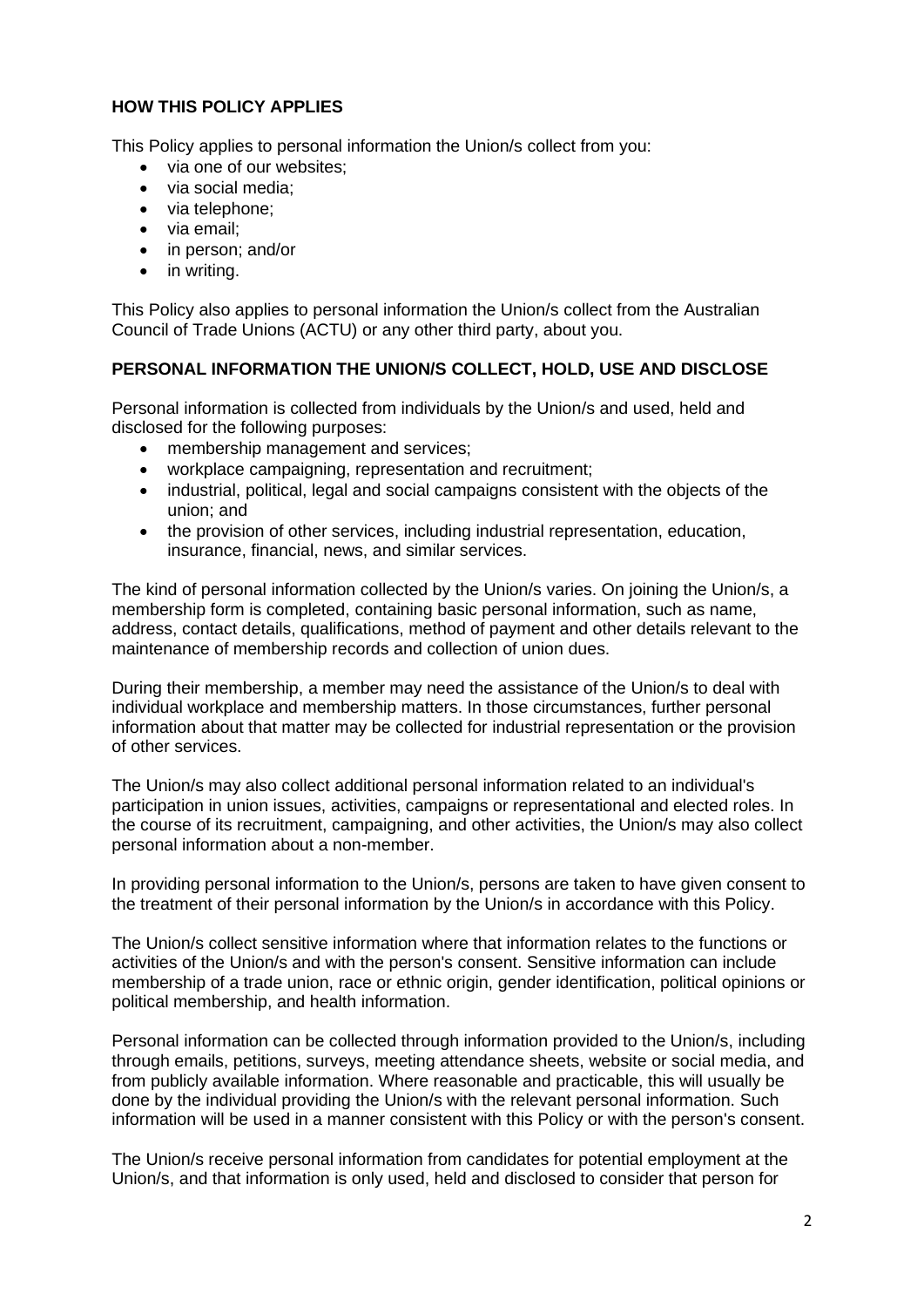prospective employment. This information is used for the management of the employment relationship and comes within the relevant exemption in the Privacy Act. The Union/s also collect information about its employees and officials to manage its human resources.

## **DISCLOSURE**

In some circumstances, the Union/s may provide an individual's personal information to other organisations, including trade union-related organisations or peak bodies. These circumstances could include:

- where it is required or authorised by law;
- organisations contracted to undertake work on the Unions' behalf (including information technology providers, print service providers, mail houses);
- organisations that provide news services that may be of interest to our members; and
- as part of a broader trade union movement campaign relevant to our members' employment and in which the Union/s are participating.

### **WEBSITE**

The Union/s website has a public space, accessible by any user, and a secure member-only space accessible only by Union members and which requires a password.

The Union/s website collect two types of information.

### **Anonymous information**

The first type is anonymous information. The web server makes a record of each visit and logs the following information for statistical purposes:

- the user's server address:
- the user's top-level domain name (e.g. com, .gov, .net, .au, etc.);
- the date and time of the visit to the site;
- the pages accessed and documents downloaded;
- the previous site visited; and
- the type of browser used.

No attempt will be made to identify users of the Union/s public website or their browsing activities except where a law enforcement agency may exercise a warrant to inspect the internet service provider's logs.

To assist members in accessing the secure website, the Union/s can identify an individual member's most recent access to the Union/s member-only space. No attempt will be made to track a member's browsing activities except where a law enforcement agency may exercise a warrant to inspect the internet service provider's logs.

### **Cookies and Automated Information Collection**

Another way information may be collected is through "cookies". A cookie is a small text file from the website that may be placed on the user's computer. Cookies are used to track logins, sessions, and collect anonymous traffic data on the Union/s website. The website also uses tracking pixels that allow third parties, including Facebook, to use cookies and other automated technologies to collect or receive specific types of information and use that information to provide targeted Union ads. No personal information is collected or shared as a result of using these pixels.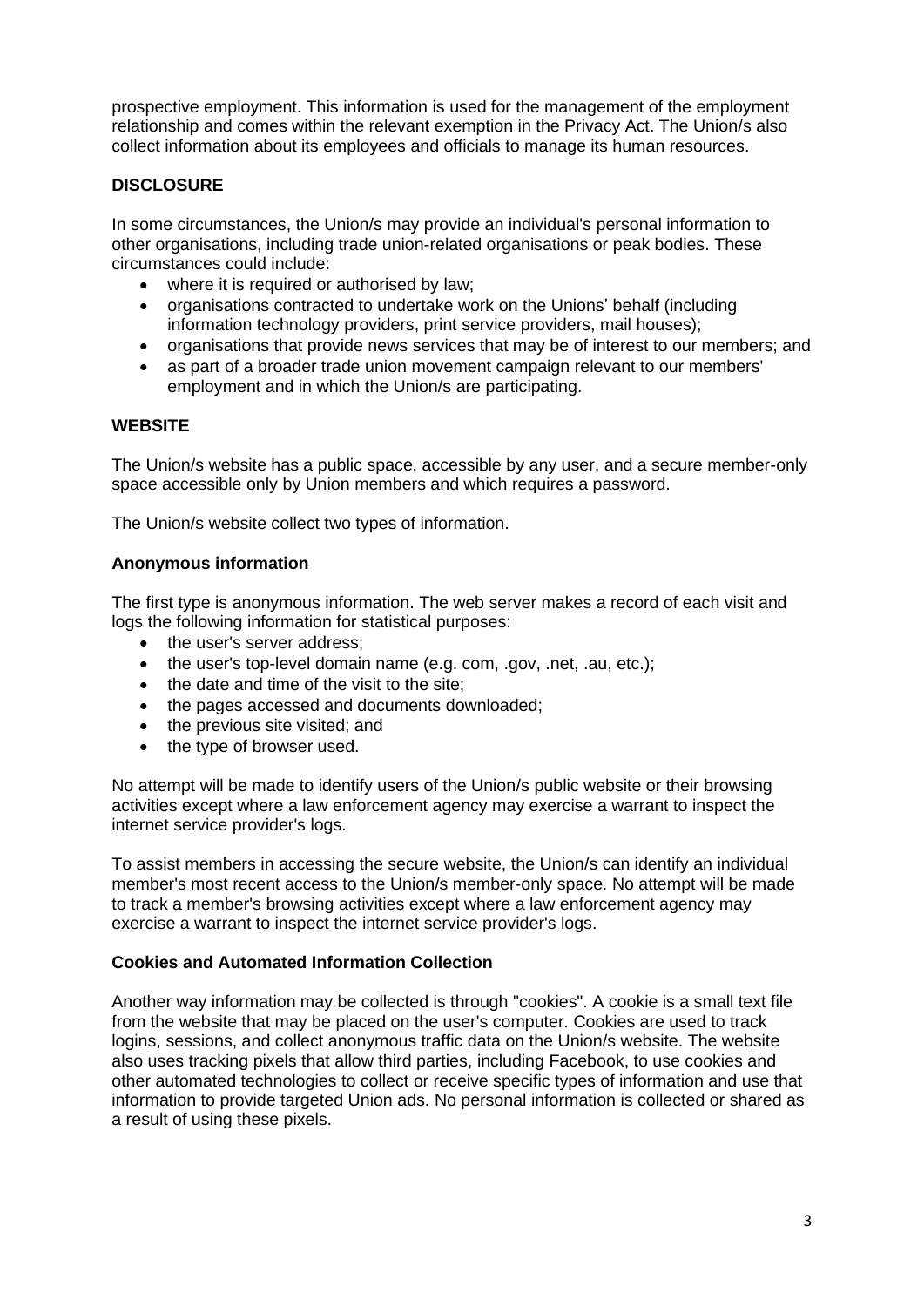Users can adjust their Internet browser to disable cookies or warn them when cookies are being used. However, if they disable cookies, they may not be able to access certain areas of the Union website or take advantage of the improved website experience that cookies offer.

Users can opt-out of receiving targeted Facebook ads at [https://www.facebook.com/ads/website\\_custom\\_audiences](https://www.facebook.com/ads/website_custom_audiences)

Our websites may contain links to other websites and social media pages, including Facebook, Twitter and other sites. We are not responsible for the privacy policies of the entities responsible for those websites, and we recommend that users review the privacy policies applicable to any other websites they visit.

## **QUALITY**

The Union/s take all reasonable steps to ensure the information collected is accurate, up-todate, and complete. When this information is used or disclosed, it is accurate up to date, complete, and relevant.

## **SECURITY**

The Union/s collect and hold personal information in two forms:

- 1. Paper-based files; and
- 2. Electronically

Current paper files containing personal information are securely stored. Locked bins are used in the Union office for security disposal.

Increasingly personal information is only held in electronic files. Electronically-stored information is securely stored and password protected.

All staff are made aware of the requirement to store personal information securely.

### **OPENNESS**

The Privacy Policy is available and accessible on the Union/s website. If requested by a person, the Union will provide them with a copy of its Privacy Policy.

## **ACCESS**

If an individual so requests, they may access the information held about them by the Union/s. This access would only be limited if:

- the Union/s reasonably believe it would pose a serious threat to the life, health or safety of any individual or public health or safety;
- giving access would have an unreasonable impact on the privacy of other individuals;
- the request for access is frivolous or vexatious:
- the information relates to existing or anticipated legal proceedings between the individual and the organisation and would not be accessible through the process of discovery;
- giving access would reveal the intentions of the Union/s in relation to negotiations with the individual and would prejudice those negotiations;
- giving access would be unlawful;
- denying access is required or authorised by or under an Australian law or a court/tribunal order;
- the Union/s suspect an unlawful activity, or misconduct of a serious nature, that relates to the Unions' functions or activities has been or may be engaged in and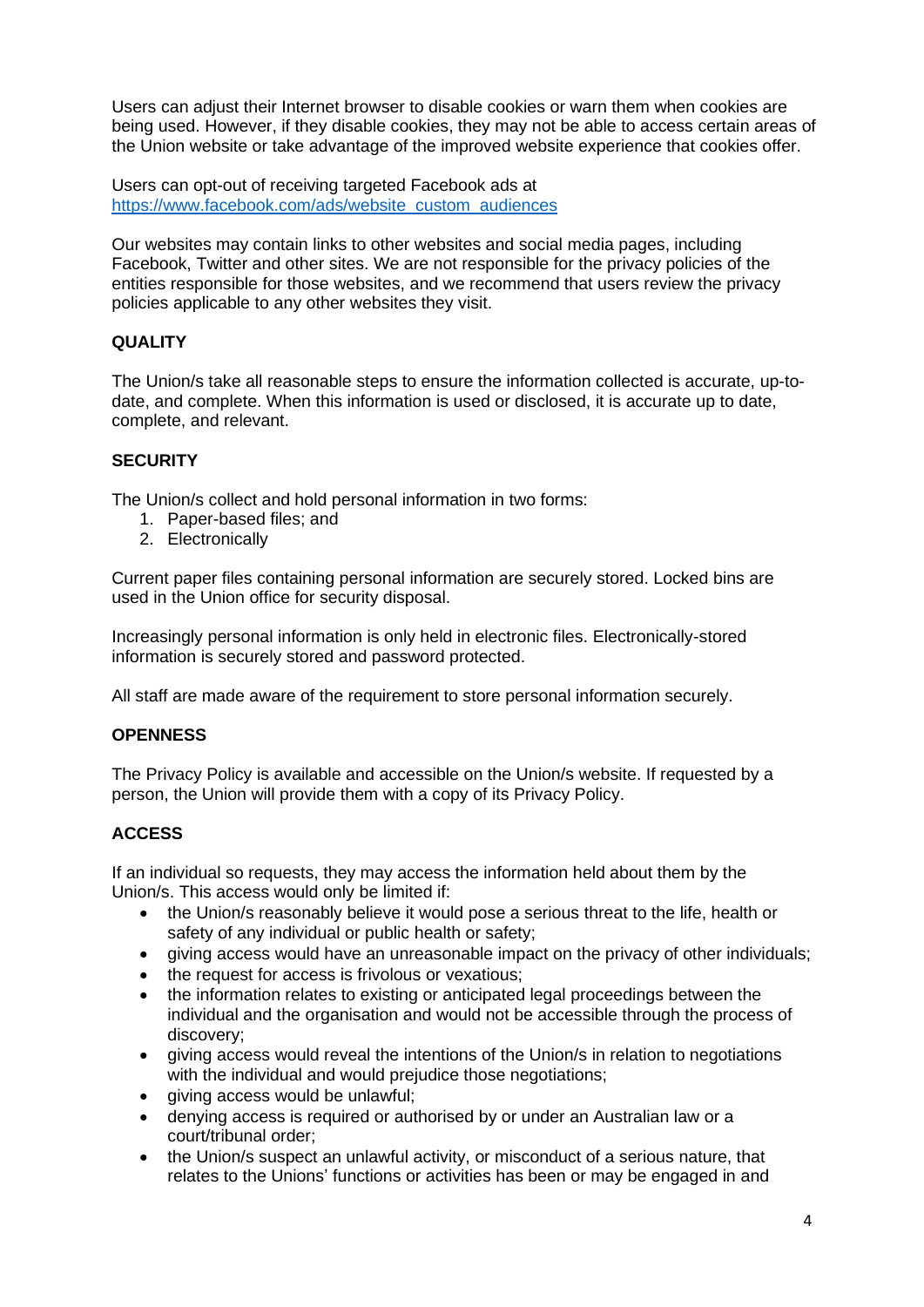giving access would likely prejudice the taking of appropriate action in relation to the matter;

- access would likely prejudice one or more enforcement related activities conducted by, or on behalf of, an enforcement body; or
- giving access would reveal evaluative information generated within the Union/s in connection with a commercially-sensitive decision-making process.

If an access request is made, the Union/s will respond within a reasonable period.

If access is denied, the Union/s will give the requestor reasons for the refusal and the mechanisms available to seek redress.

To gain access to personal information about you held by the Union/s, contact the Union/s' Chief Industrial Officer.

### **CORRECTION**

If the Union/s are satisfied that personal information it holds is inaccurate, out of date, incomplete, irrelevant or misleading, or if a person requests the Union/s correct their personal information, the Union/s will take reasonable steps to correct that information.

If a person requests the Union/s to correct their personal information, the Union/s will respond to that request by making the correction or by notifying that person of the Unions' refusal to make the correction within a reasonable timeframe. If the request is denied, the Union/s will give the requestor reasons for the refusal and the mechanisms available to complain.

To gain access to personal information about you held by the Union/s, contact the Unions' Chief Industrial Officer.

### **IDENTIFIERS**

The Union/s record some members' employee numbers on its membership system. This information is required by individual Commonwealth agencies for the purposes of organising payroll deductions.

The Union/s do not adopt or use the employee number as its own identifier.

#### **ANONYMITY AND PSEUDONYMITY**

Where individuals contact the Union/s with information relevant to the individual and the Union, and they do not wish to be identified, the Union/s undertake to ensure they remain anonymous or pseudonymous, unless it is impractical for the Union/s to deal with the person in this way.

### **HOW THE UNION/S HOLD PERSONAL INFORMATION**

Wherever reasonably practicable, the Union/s hold electronic personal information on data servers owned and controlled by the Union/s in Australia. The data servers are password protected and login secured. However, by providing personal information to the Union/s, you consent to your information being stored and processed on a data server or data servers (which may - or may not - in the future include cloud services) owned by a third party or third parties that may be located outside of Australia. If personal information is only routed through servers located outside of Australia this is not regarded as a disclosure. The Union/s will take reasonable steps to ensure that any third party providers comply with the APPs.